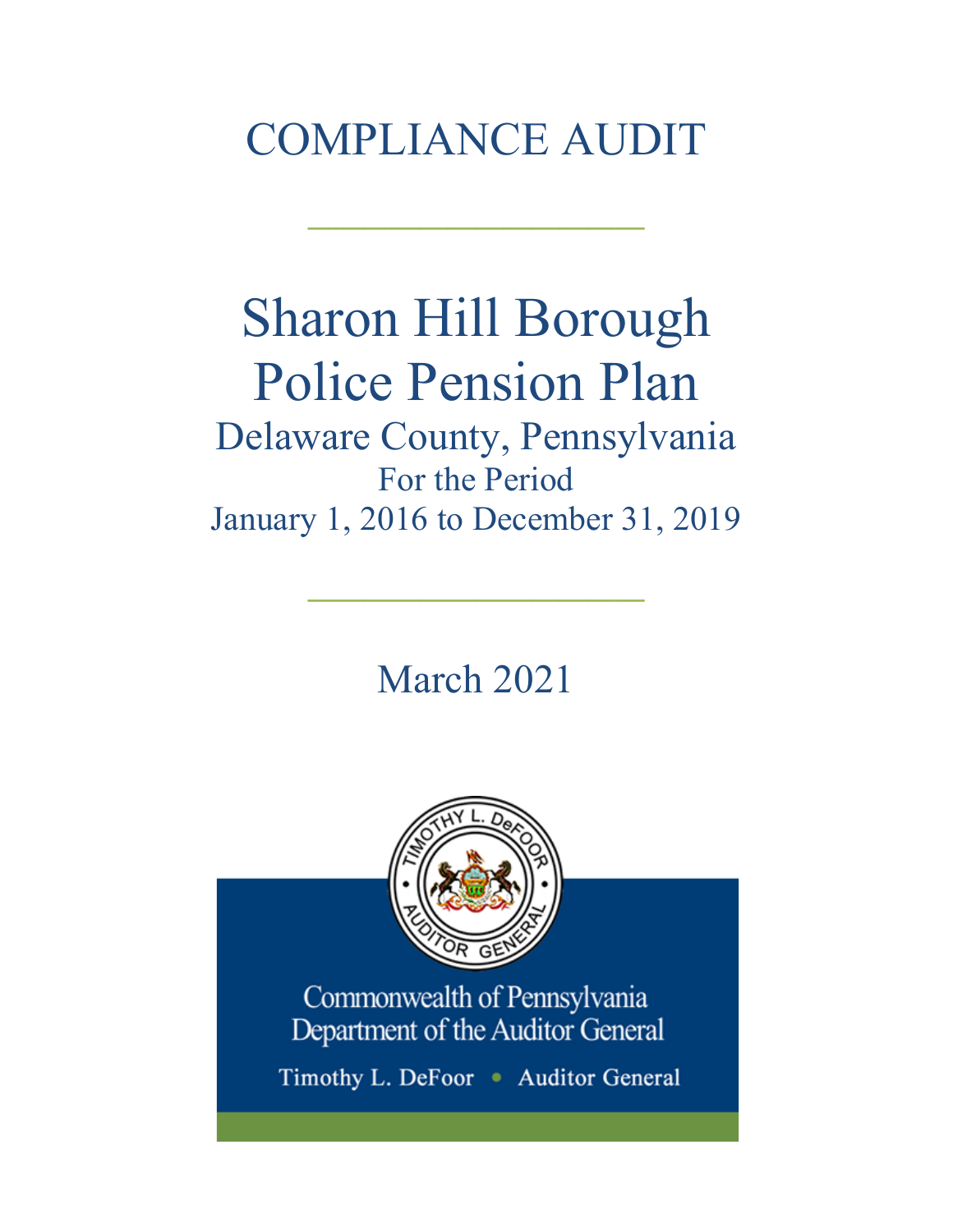

**Commonwealth of Pennsylvania** Department of the Auditor General Harrisburg, PA 17120-0018 Facebook: Pennsylvania Auditor General Twitter: @PAAuditorGen www.PaAuditor.gov

TIMOTHY L. DEFOOR **AUDITOR GENERAL** 

The Honorable Mayor and Borough Council Sharon Hill Borough Delaware County Sharon Hill, PA 19079

We have conducted a compliance audit of the Sharon Hill Borough Police Pension Plan for the period January 1, 2016 to December 31, 2019. We also evaluated compliance with some requirements subsequent to that period when possible. The audit was conducted pursuant to authority derived from the Municipal Pension Plan Funding Standard and Recovery Act (Act 205 of 1984, as amended, 53 P.S. § 895.402(j)), which requires the Auditor General, as deemed necessary, to audit every municipality which receives general municipal pension system state aid and every municipal pension plan and fund in which general municipal pension system state aid is deposited. The audit was not conducted, nor was it required to be, in accordance with Government Auditing Standards issued by the Comptroller General of the United States. We planned and performed the audit to obtain sufficient, appropriate evidence to provide a reasonable basis for our findings and conclusions based on our audit objectives. We believe that the evidence obtained provides a reasonable basis for our findings and conclusions based on our audit objectives.

The objectives of the audit were:

- 1. To determine if municipal officials took appropriate corrective action to address the findings contained in our prior report; and
- 2. To determine if the pension plan was administered in compliance with applicable state laws, regulations, contracts, administrative procedures, and local ordinances and policies.

Our audit was limited to the areas related to the objectives identified above. To determine if municipal officials took appropriate corrective action to address the findings contained in our prior report, we inquired of plan officials and evaluated supporting documentation provided by officials evidencing that the suggested corrective action has been appropriately taken. To determine whether the pension plan was administered in compliance with applicable state laws, regulations, contracts, administrative procedures, and local ordinances and policies, our methodology included the following: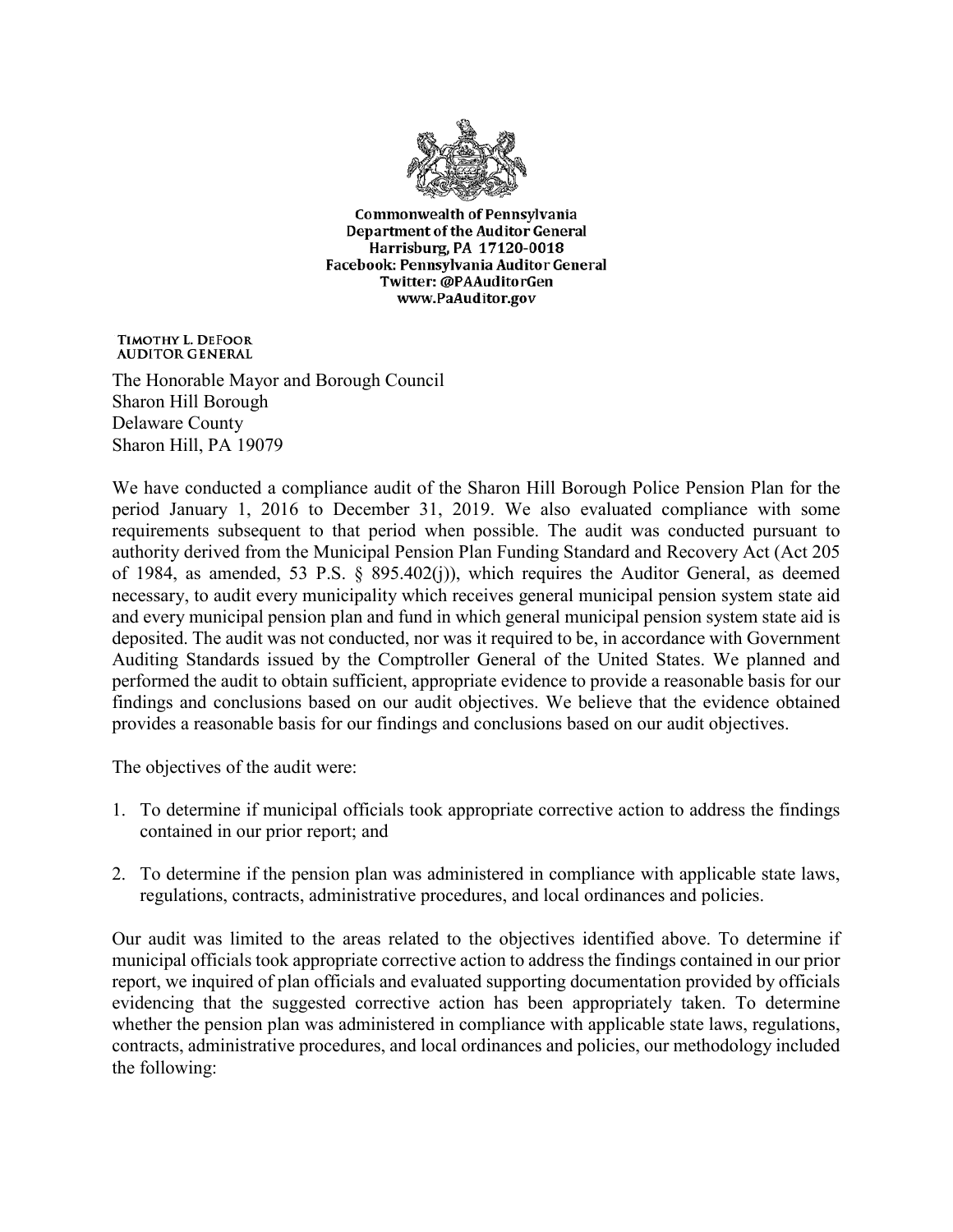- ⋅ We determined whether state aid was properly determined and deposited in accordance with Act 205 requirements by verifying the annual deposit date of state aid and determining whether deposits were made within 30 days of receipt for all years within the period under audit.
- We determined whether annual employer contributions were calculated and deposited in accordance with the plan's governing document and applicable laws and regulations by examining the municipality's calculation of the plan's annual financial requirements and minimum municipal obligation (MMO) and comparing these calculated amounts to amounts actually budgeted and deposited into the pension plan as evidenced by supporting documentation.
- We determined whether annual employee contributions were calculated, deducted, and deposited into the pension plan in accordance with the plan's governing document and applicable laws and regulations by testing total members' contributions on an annual basis using the rates obtained from the plan's governing document in effect for all years within the period under audit and examining documents evidencing the deposit of these employee contributions into the pension plan.
- We determined whether retirement benefits calculated for plan members who retired represent payments to all (and only) those entitled to receive them and were properly determined and disbursed in accordance with the plan's governing document, applicable laws, and regulations by recalculating the amount of the monthly pension benefits due to the retired individuals and comparing these amounts to supporting documentation evidencing amounts determined and actually paid to the recipients.
- We determined whether the January 1, 2015, January 1, 2017, and January 1, 2019 actuarial valuation reports were prepared and submitted by March 31, 2016, 2018, and 2020, respectively, in accordance with Act 205 and whether selected information provided on these reports is accurate, complete, and in accordance with plan provisions to ensure compliance for participation in the state aid program by comparing selected information to supporting source documentation.
- We determined whether provisions of the Deferred Retirement Option Plan (DROP) were in accordance with the provisions of Act 205 by examining provisions stated in the plan's governing documents.

Borough officials are responsible for establishing and maintaining effective internal controls to provide reasonable assurance that the Sharon Hill Borough Police Pension Plan is administered in compliance with applicable state laws, regulations, contracts, administrative procedures, and local ordinances and policies. As previously described, we tested transactions, interviewed selected officials, and performed procedures to the extent necessary to provide reasonable assurance of detecting instances of noncompliance with legal and regulatory requirements or noncompliance with provisions of contracts, administrative procedures, and local ordinances and policies that are significant within the context of the audit objectives.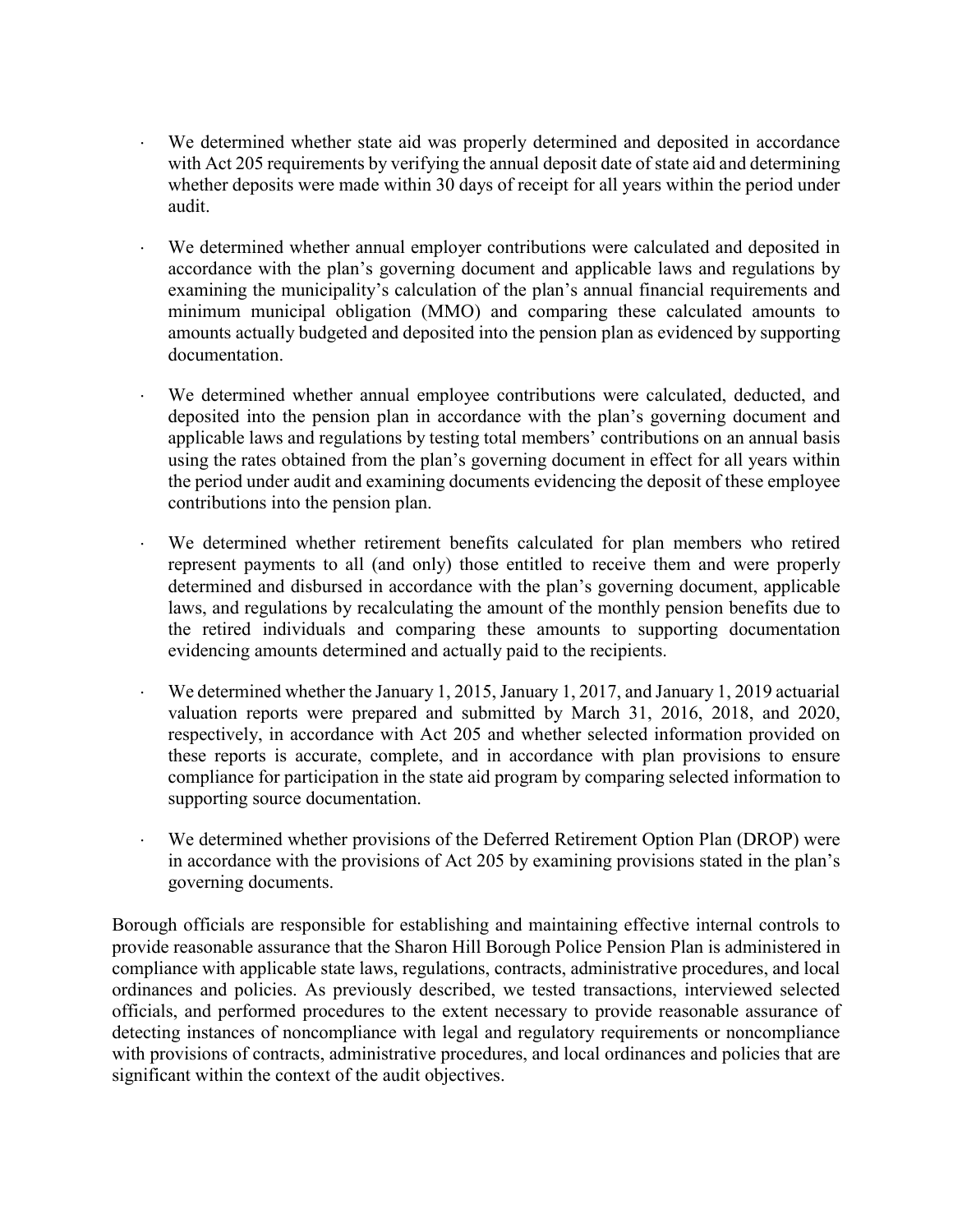The results of our procedures indicated that, in all significant respects, the Sharon Hill Borough Police Pension Plan was administered in compliance with applicable state laws, regulations, contracts, administrative procedures, and local ordinances and policies, except as noted in the following findings further discussed later in this report:

| Finding No. 1 – Noncompliance With Prior Recommendation – Pension<br>Benefits Not In Compliance With Act 600 Provisions |
|-------------------------------------------------------------------------------------------------------------------------|
| Finding No. 2 - Noncompliance With Prior Recommendation - Unauthorized<br>Provision For A Killed In Service Benefit     |
| Finding No. 3 – Failure To Fully Pay The Minimum Municipal Obligation Of<br>The Plan                                    |
| Finding No. $4$ – Inconsistent Pension Benefits                                                                         |

Findings No. 1 and 2 contained in this audit report repeat conditions that were cited in our previous report that have not been corrected by borough officials. We are concerned by the borough's failure to correct those previously reported findings and strongly encourage timely implementation of the recommendations noted in this audit report.

As previously noted, one of the objectives of our audit of the Sharon Hill Borough Police Pension Plan was to determine compliance with applicable state laws, regulations, contracts, administrative procedures, and local ordinances and policies. Act 205 was amended on September 18, 2009, through the adoption of Act 44 of 2009. Among several provisions relating to municipal pension plans, the act provides for the implementation of a distress recovery program. Three levels of distress have been established:

| Level | Indication        | Funding Criteria |
|-------|-------------------|------------------|
| л.    | Minimal distress  | 70-89%           |
| Н     | Moderate distress | $50 - 69\%$      |
| ш     | Severe distress   | Less than 50%    |

The accompanying supplementary information is presented for purposes of additional analysis. We did not audit the information or conclude on it and, accordingly, express no form of assurance on it. However, we are extremely concerned about the funded status of the plan contained in the schedule of funding progress included in this report which indicates **the plan's funded ratio is 67.4% as of January 1, 2019**, which is the most recent data available. **Based on this information, the Municipal Pension Reporting Program issued a notification that the borough is currently in Level II moderate distress status.** We encourage borough officials to monitor the funding of the police pension plan to ensure its long-term financial stability.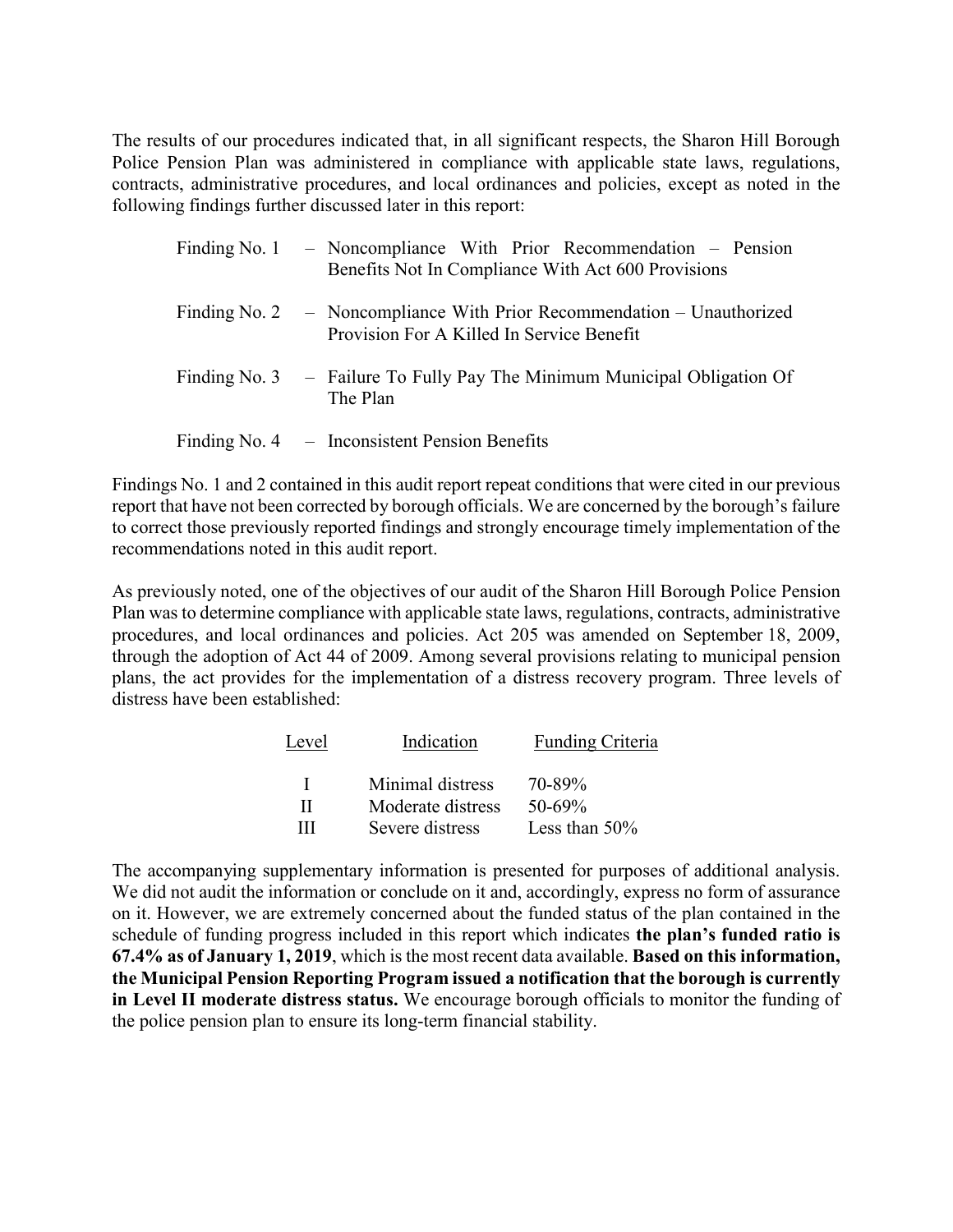The contents of this report were discussed with officials of Sharon Hill Borough and, where appropriate, their responses have been included in the report.

February 24, 2021 Timothy L. DeFoor Auditor General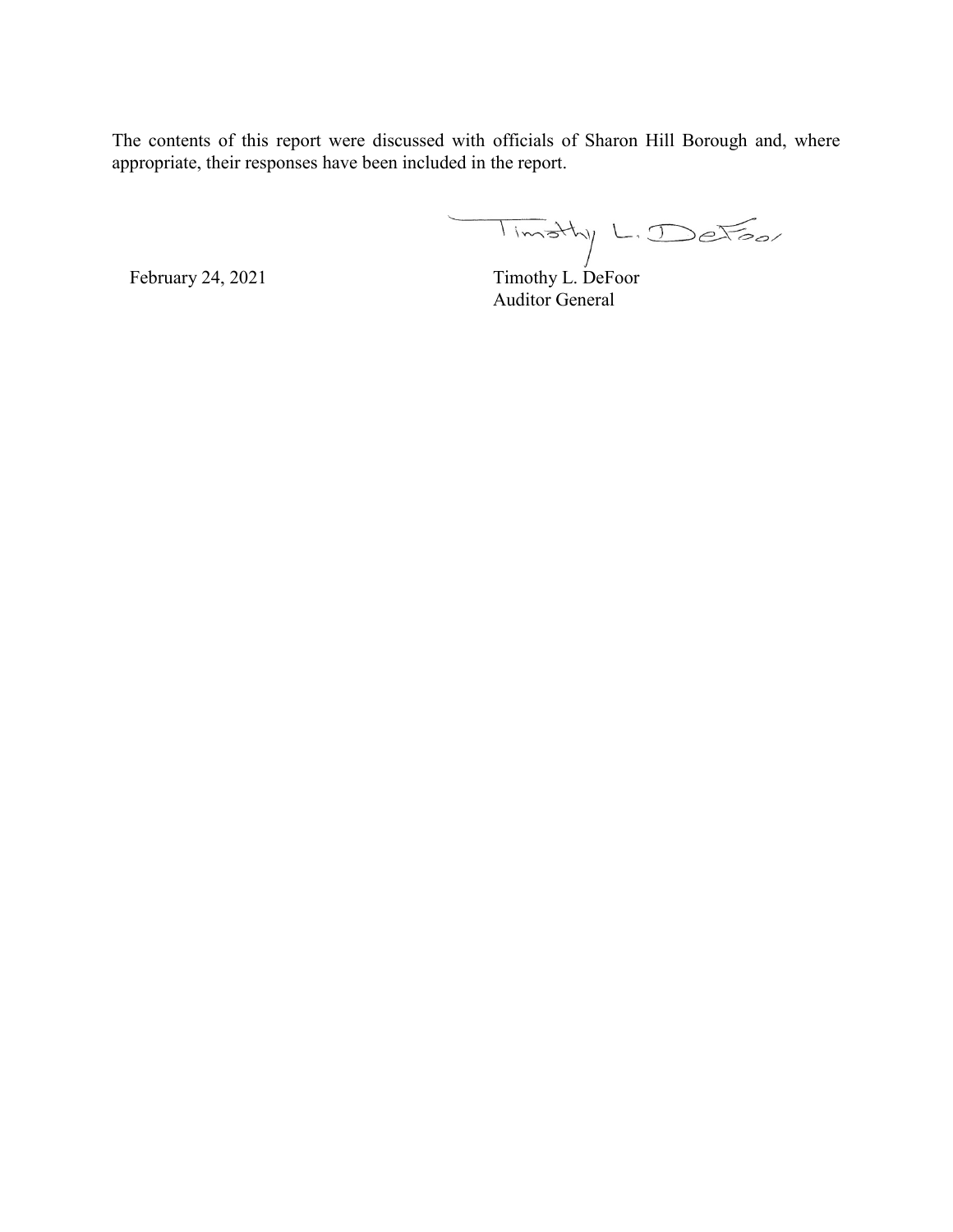## **CONTENTS**

| Page                                                                       |
|----------------------------------------------------------------------------|
|                                                                            |
|                                                                            |
| Findings and Recommendations:                                              |
| Finding No. 1 – Noncompliance With Prior Recommendation – Pension Benefits |
| Finding No. 2 – Noncompliance With Prior Recommendation – Unauthorized     |
| Finding No. 3 – Failure To Fully Pay The Minimum Municipal Obligation Of   |
|                                                                            |
|                                                                            |
|                                                                            |
|                                                                            |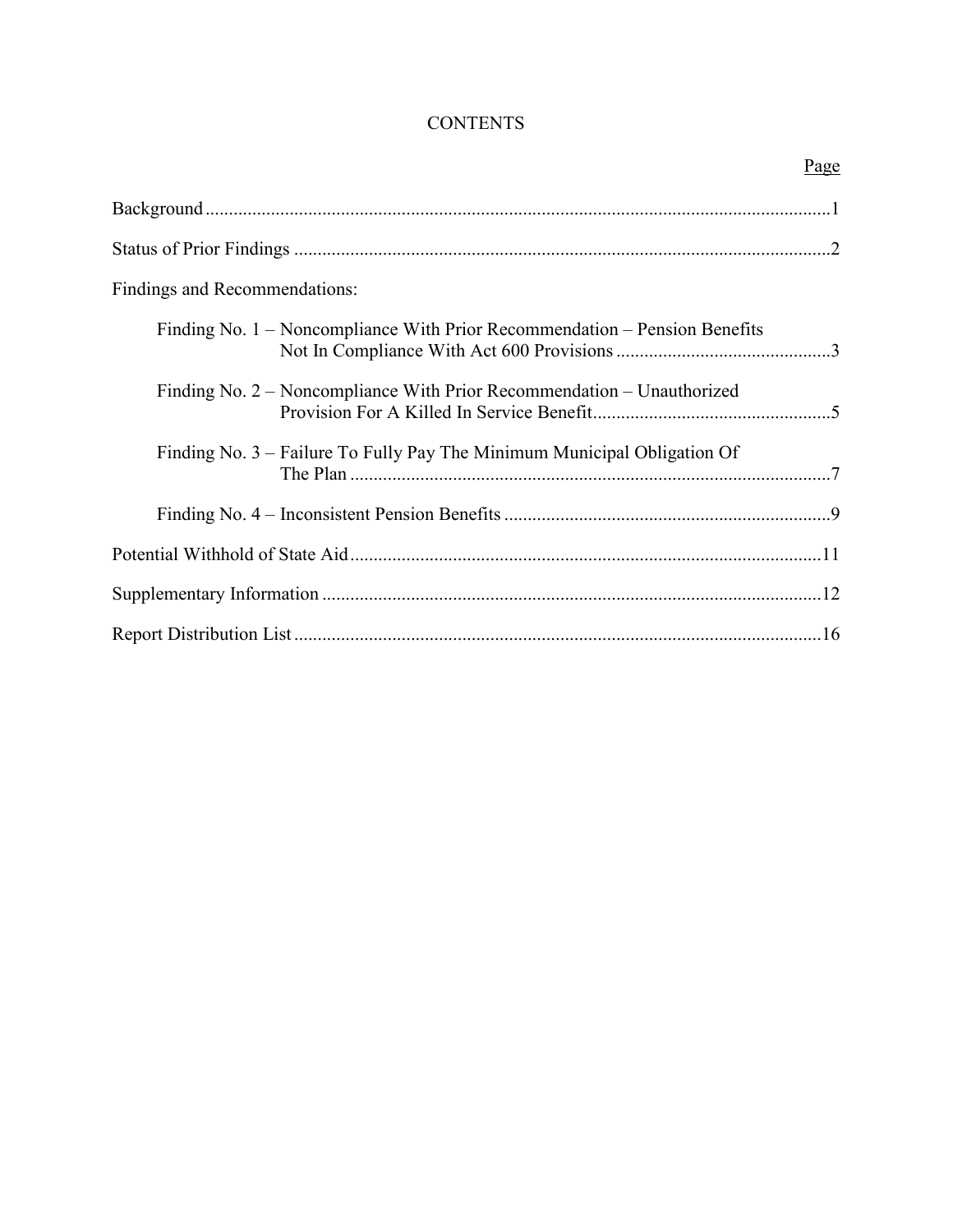#### **BACKGROUND**

On December 18, 1984, the Pennsylvania Legislature adopted the Municipal Pension Plan Funding Standard and Recovery Act (P.L. 1005, No. 205, as amended, 53 P.S. § 895.101 et seq.). The Act established mandatory actuarial reporting and funding requirements and a uniform basis for the distribution of state aid to Pennsylvania's public pension plans.

Annual state aid allocations are provided from a 2 percent foreign (out-of-state) casualty insurance premium tax, a portion of the foreign (out-of-state) fire insurance tax designated for paid firefighters and any investment income earned on the collection of these taxes. Generally, municipal pension plans established prior to December 18, 1984, are eligible for state aid. For municipal pension plans established after that date, the sponsoring municipality must fund the plan for three plan years before it becomes eligible for state aid. In accordance with Act 205, a municipality's annual state aid allocation cannot exceed its actual pension costs.

In addition to Act 205, the Sharon Hill Borough Police Pension Plan is also governed by implementing regulations published at Title 16, Part IV of the Pennsylvania Code and applicable provisions of various other state statutes including, but not limited to, the following:

Act 600 - Police Pension Fund Act, Act of May 29, 1956 (P.L. 1804, No. 600), as amended, 53 P.S. § 767 et seq.

The Sharon Hill Borough Police Pension Plan is a single-employer defined benefit pension plan locally controlled by the provisions of Resolution No. 275-R, as amended, adopted pursuant to Act 600. The plan is also affected by the provisions of collective bargaining agreements between the borough and its police officers. The plan was established May 1, 1958. Active members are required to contribute 5 percent of compensation to the plan. As of December 31, 2019, the plan had 11 active members, no terminated members eligible for vested benefits in the future, and 9 retirees receiving pension benefits.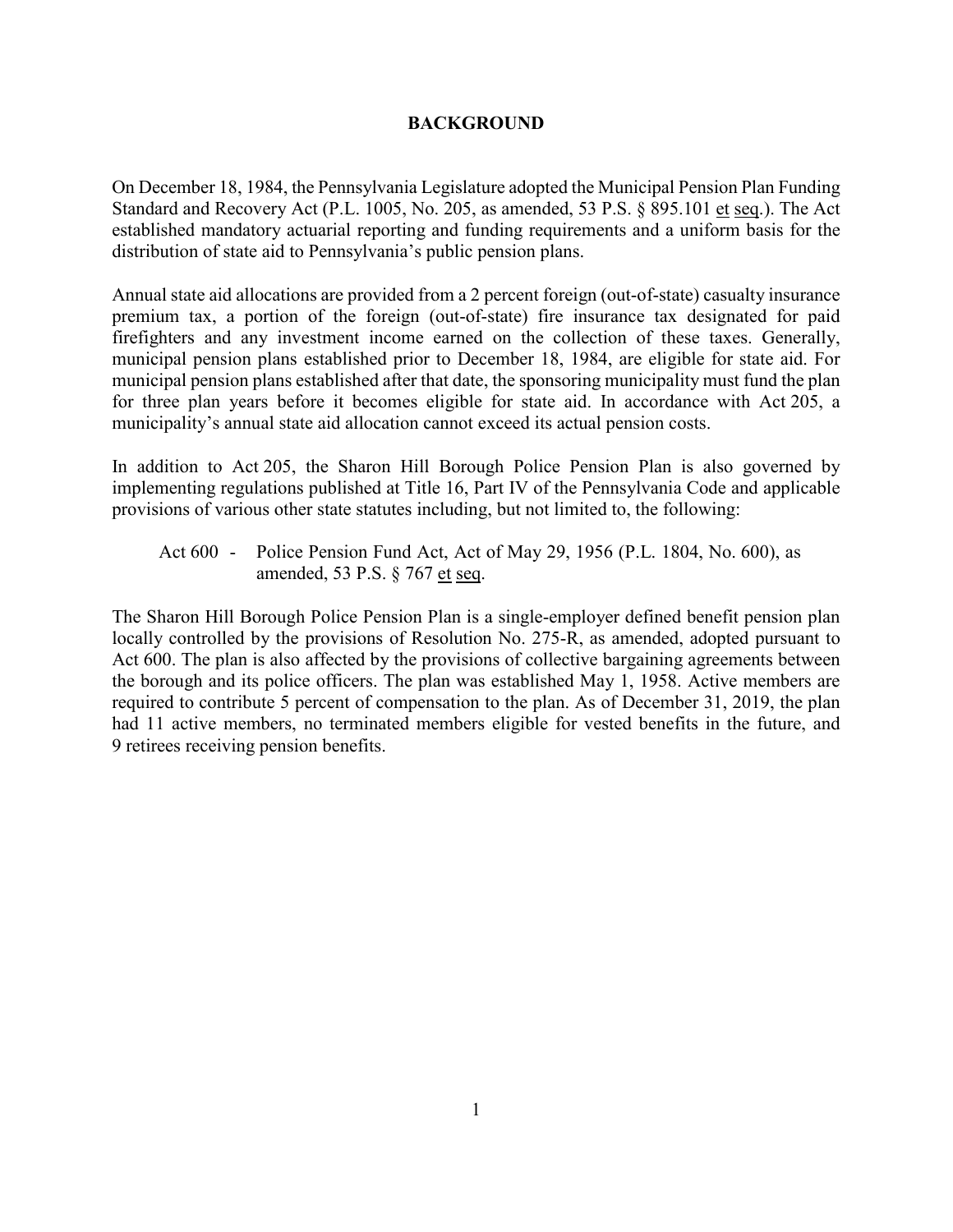#### SHARON HILL BOROUGH POLICE PENSION PLAN STATUS OF PRIOR FINDING**S**

## Noncompliance With Prior Recommendations

Sharon Hill Borough has not complied with the prior recommendations concerning the following as further discussed in the Findings and Recommendations section of this report:

- ∙ Pension Benefits Not In Compliance With Act 600 Provisions
- ∙ Unauthorized Provision For A Killed In Service Benefit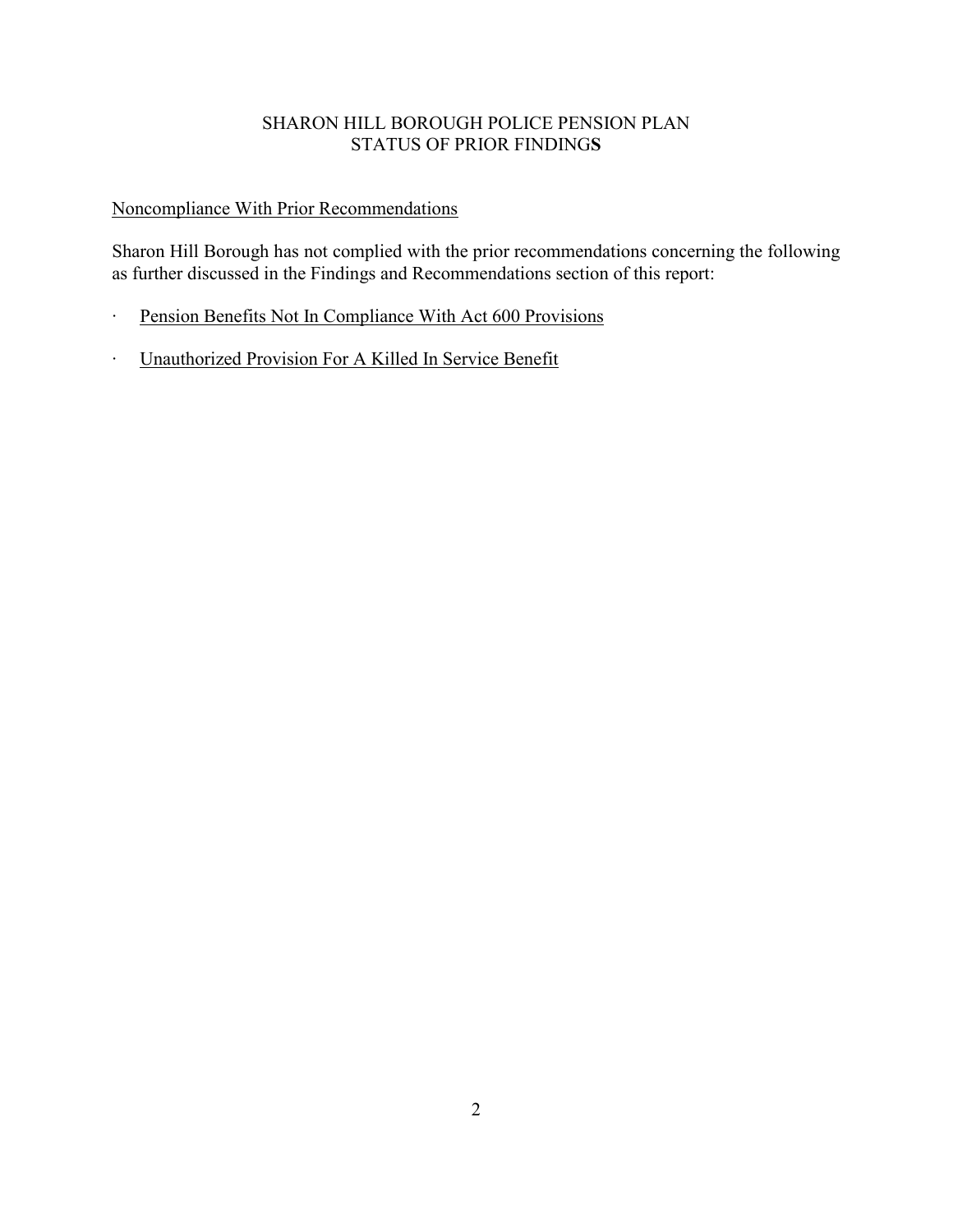#### **Finding No. 1 – Noncompliance With Prior Recommendation – Pension Benefits Not In Compliance With Act 600 Provisions**

Condition: As disclosed in the prior four audit reports, the collective bargaining agreement between the police officers and the borough contains a monthly service increment benefit that conflicts with the pension plan's governing document and is not in compliance with Act 600. Furthermore, the prior audit reports disclosed that two police officers who retired, one after 25 years and 3 days of service and another after 25 years and 7 months of credited service, were both granted a monthly service increment in the amount of \$100 in accordance with the provision contained in the collective bargaining agreement. During the current audit period, a police officer who retired after 25 years and 18 days of service was granted a monthly service increment in the amount of \$100 in accordance with the provision contained in the collective bargaining agreement. The specific inconsistency is noted below:

| Benefit                           |                                                                                                                         | Collective Bargaining                                                                                                                                                           |                                                                                                                                                                                                                                                                                                                                                                                                                                                                                                                                                                                                |
|-----------------------------------|-------------------------------------------------------------------------------------------------------------------------|---------------------------------------------------------------------------------------------------------------------------------------------------------------------------------|------------------------------------------------------------------------------------------------------------------------------------------------------------------------------------------------------------------------------------------------------------------------------------------------------------------------------------------------------------------------------------------------------------------------------------------------------------------------------------------------------------------------------------------------------------------------------------------------|
| Provision                         | Governing Document                                                                                                      | Agreement                                                                                                                                                                       | Act 600 (as amended)                                                                                                                                                                                                                                                                                                                                                                                                                                                                                                                                                                           |
| Length of<br>service<br>increment | monthly<br>service<br>A<br>increment benefit equal<br>to \$100 if the member's<br>years of service total 26<br>or more. | An officer who works<br>25 <sup>th</sup><br>his<br>beyond<br>anniversary<br>date<br>of<br>employment shall have<br>his<br>annual<br>pension<br>increased<br>payment<br>\$1,200. | borough,<br>Any<br>town,<br>township<br>regional<br><b>or</b><br>police department<br>may<br>establish and pay length of<br>increments<br>for<br>service<br>years of service beyond<br>twenty-five years for each<br>completed year of service<br>in excess of twenty-five<br>years, not to exceed one<br>hundred dollars (\$100) per<br>month for each completed<br>year of service in excess of<br>twenty-five years up to a<br>maximum of five hundred<br>dollars $(\$500)$ per month<br>after five completed years<br>of service in excess of<br>twenty-five<br>years.<br>[Emphasis added] |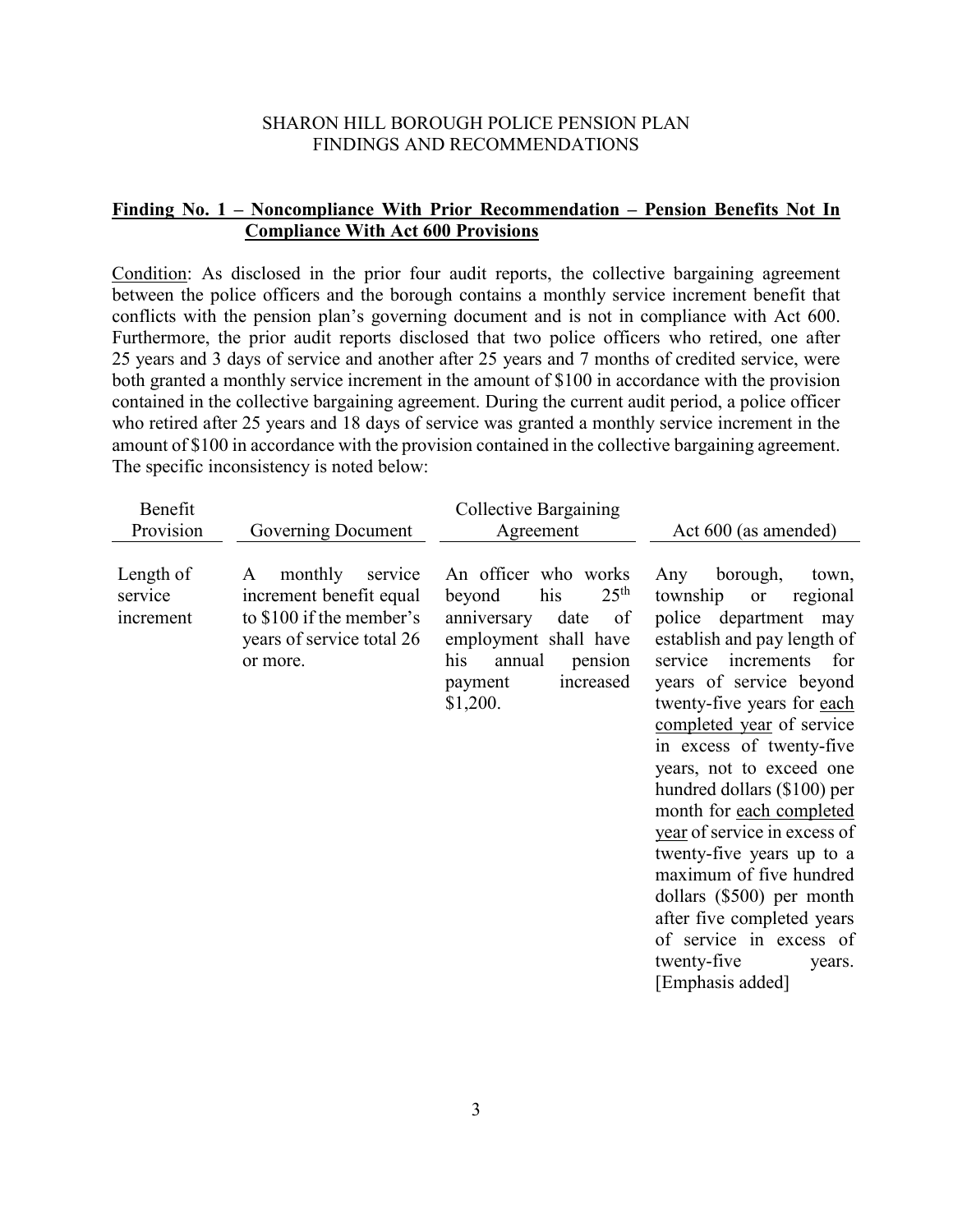#### **Finding No. 1 – (Continued)**

Criteria: The plan's governing document and the collective bargaining agreement should contain consistent benefit provisions that are in compliance with Act 600, as amended.

Cause: Plan officials failed to adopt adequate internal control procedures to ensure compliance with this department's prior audit recommendation.

Effect: As previously disclosed, three retired police officers were granted a monthly service increment benefit pursuant to the provision contained in the collective bargaining agreement which conflicts with the pension plan's governing document and is not in compliance with Act 600.

Providing unauthorized pension benefits increases the plan's pension costs and reduces the amount of funds available for investment purposes or for the payment of authorized benefits or administrative expenses. Since the borough received state aid based on unit value during the current audit period, it did not receive allocations attributable to the excess pension benefits provided. However, the increased costs to the pension plan as a result of the excess pension benefits could result in the receipt of excess state aid in the future and increase the municipal contributions necessary to fund the plan in accordance with Act 205 funding standards.

Recommendation: We again recommend that municipal officials, after consulting with their solicitor, take whatever action is necessary to bring the police pension plan's benefit structure into compliance with Act 600, as amended, at their earliest opportunity to do so.

To the extent that the borough is not in compliance with Act 600 and/or is contractually obligated to pay benefits to existing retirees in excess of those authorized by Act 600, the excess benefits must be reflected in the Act 205 actuarial valuation reports for the plan and funded in accordance with Act 205 funding standards. Furthermore, such benefits will be deemed ineligible for funding with state pension aid. In such case, the plan's actuary may be required to determine the impact, if any, of the excess benefits on the plan's future state aid allocations and submit this information to the department.

Management's Response: Municipal officials agreed with the finding without exception. Due to the disclosure of this finding in five consecutive audit reports, a written response to this finding was requested of municipal officials; however, as of March 16, 2021, no such response has been provided.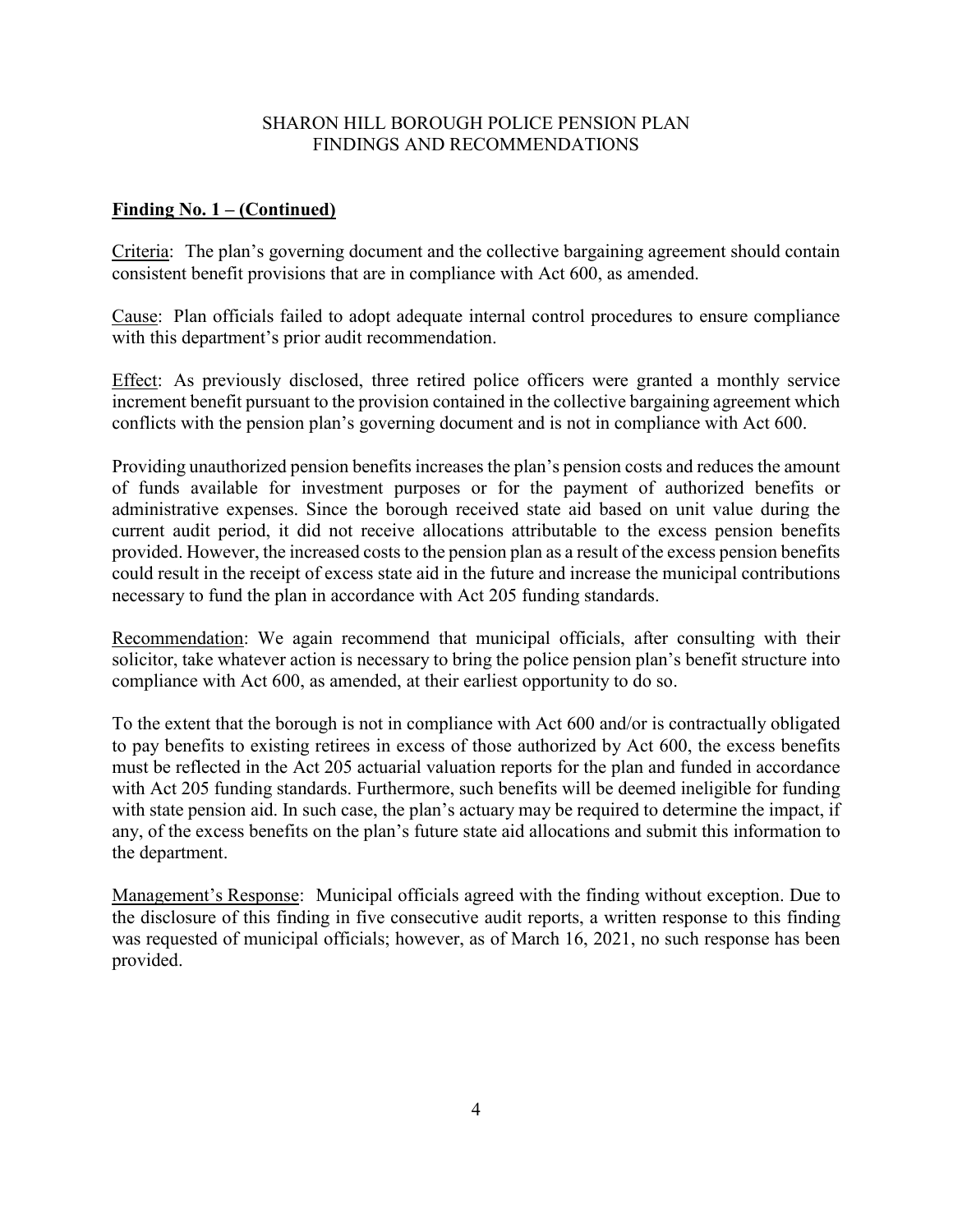#### **Finding No. 1 – (Continued)**

Auditor's Conclusion: We are concerned that the municipality has not complied with the prior audit recommendation and encourage compliance at the earliest opportunity to do so. Although the municipality did not provide a written response as of the issuance of this report, any response to the finding provided by officials subsequent to report issuance will be given due consideration upon receipt and compliance will be evaluated during our next audit of the plan, accordingly.

#### **Finding No. 2 – Noncompliance With Prior Recommendation – Unauthorized Provision For A Killed In Service Benefit**

Condition: Sharon Hill Borough maintains a police pension plan governed by the provisions of Act 600, as amended. Prior to the adoption of Act 51 of 2009, Act 600 contained a mandatory killed in service benefit provision; however, Act 51 specifically repealed the section of Act 600 that referenced the mandatory killed in service benefit. As disclosed in the prior two audit reports, the pension plan's governing document continues to provide for a killed in service benefit that is no longer authorized by Act 600.

Section 8.2(b) of Resolution 275-R states:

If the Member is "killed-in-service" the Member's surviving spouse shall receive a monthly pension for life equal in amount to 100% of the Member's base monthly earnings.

In addition, the borough continues to fund a killed in service benefit due to its inclusion in the plan's January 1, 2019, actuarial valuation report.

Criteria: Section 1(a) of Act 51 of 2009 states, in part:

In the event a law enforcement officer, ambulance service or rescue squad member, firefighter, certified hazardous material response team member or National Guard member dies as a result of the performance of his duties, such political subdivision, Commonwealth agency or, in the case of National Guard members, the Adjutant General, or, in the case of a member of a Commonwealth law enforcement agency, the authorized survivor or the agency head, within 90 days from the date of death, shall submit certification of such death to the Commonwealth.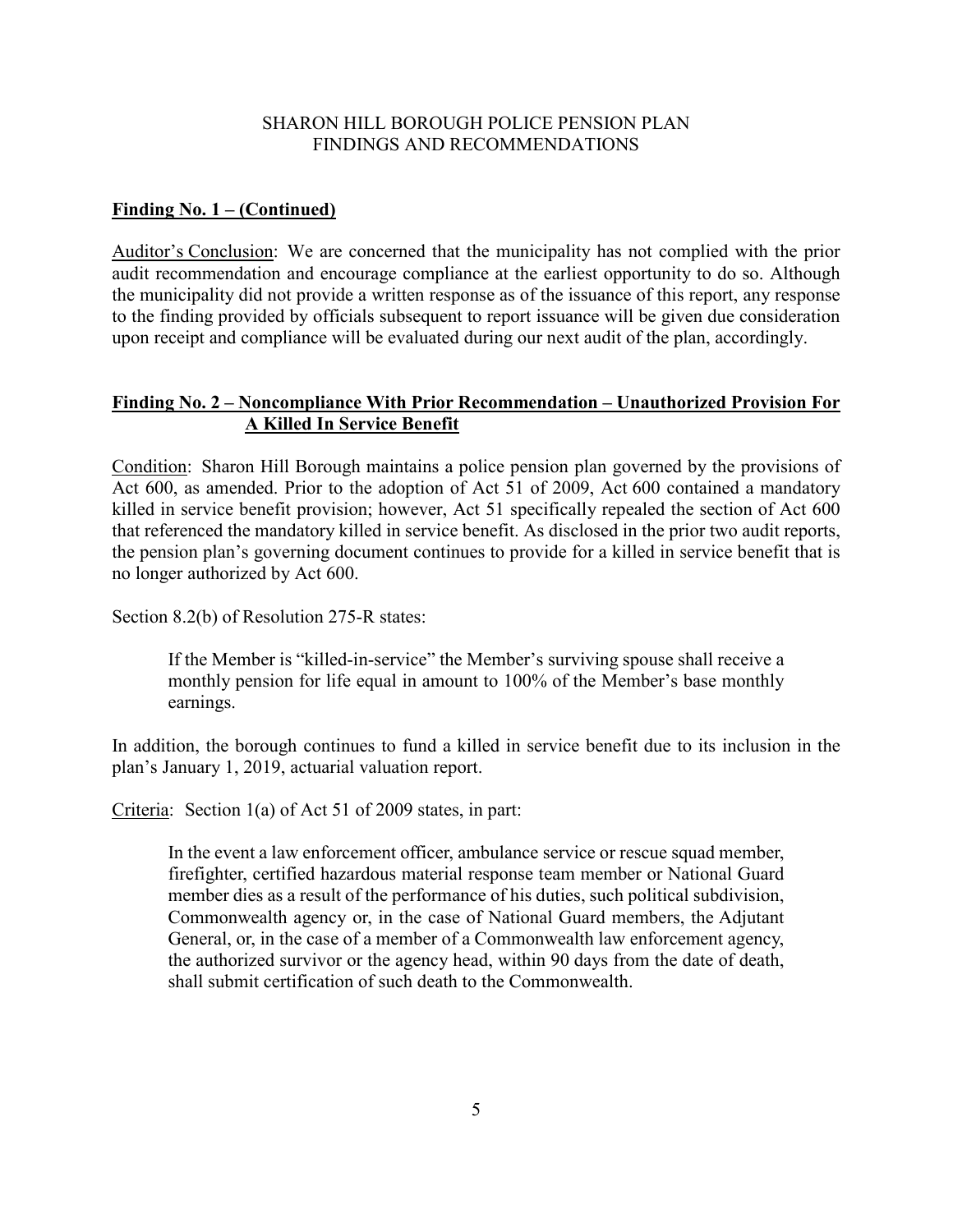#### **Finding No. 2 – (Continued)**

In addition, Section 1(d) of Act 51 of 2009 states, in part:

. . . the Commonwealth shall, from moneys payable out of the General Fund, pay to the surviving spouse or, if there is no surviving spouse, to the minor children of the paid firefighter, ambulance service or rescue squad member or law enforcement officer who died as a result of the performance of his duty the sum of \$100,000, adjusted in accordance with subsection (f) of this section, and an amount equal to the monthly salary, adjusted in accordance with subsection (f) of this section, of the deceased paid firefighter, ambulance service or rescue squad member or law enforcement officer, less any workers' compensation or pension or retirement benefits paid to such survivors, and shall continue such monthly payments until there is no eligible beneficiary to receive them. For the purpose of this subsection, the term "eligible beneficiary" means the surviving spouse or the child or children under the age of eighteen years or, if attending college, under the age of twentythree years, of the firefighter, ambulance service or rescue squad member or law enforcement officer who died as a result of the performance of his duty. When no spouse or minor children survive, a single sum of \$100,000, adjusted in accordance with subsection (f) of this section, shall be paid to the parent or parents of such firefighter, ambulance service member, rescue squad member or law enforcement officer. [Emphasis added]

Furthermore, Section 2 of Act 51 of 2009 states:

Repeals are as follows:

- (1) The General Assembly declares that the repeals under paragraph (2) are necessary to effectuate the amendment of section 1 of the act.
- (2) The following parts of acts are repealed:
	- (i) Section 5(e)(2) of the act of May 29, 1956 (1955 P.L.1804, No. 600), referred to as the Municipal Police Pension Law.
	- (ii) Section  $202(b)(3)(vi)$  and  $(4)(vi)$  of the act of December 18, 1984 (P.L.1005, No. 205), known as the Municipal Pension Plan Funding Standard and Recovery Act.

Therefore, since Act 51 specifically repealed the killed in service provision of Act 600 and the funding provisions for the killed in service benefit that were contained in Act 205, the provision of a killed in service benefit is no longer authorized.

Cause: Plan officials failed to adopt adequate internal control procedures to ensure compliance with this department's prior audit recommendation.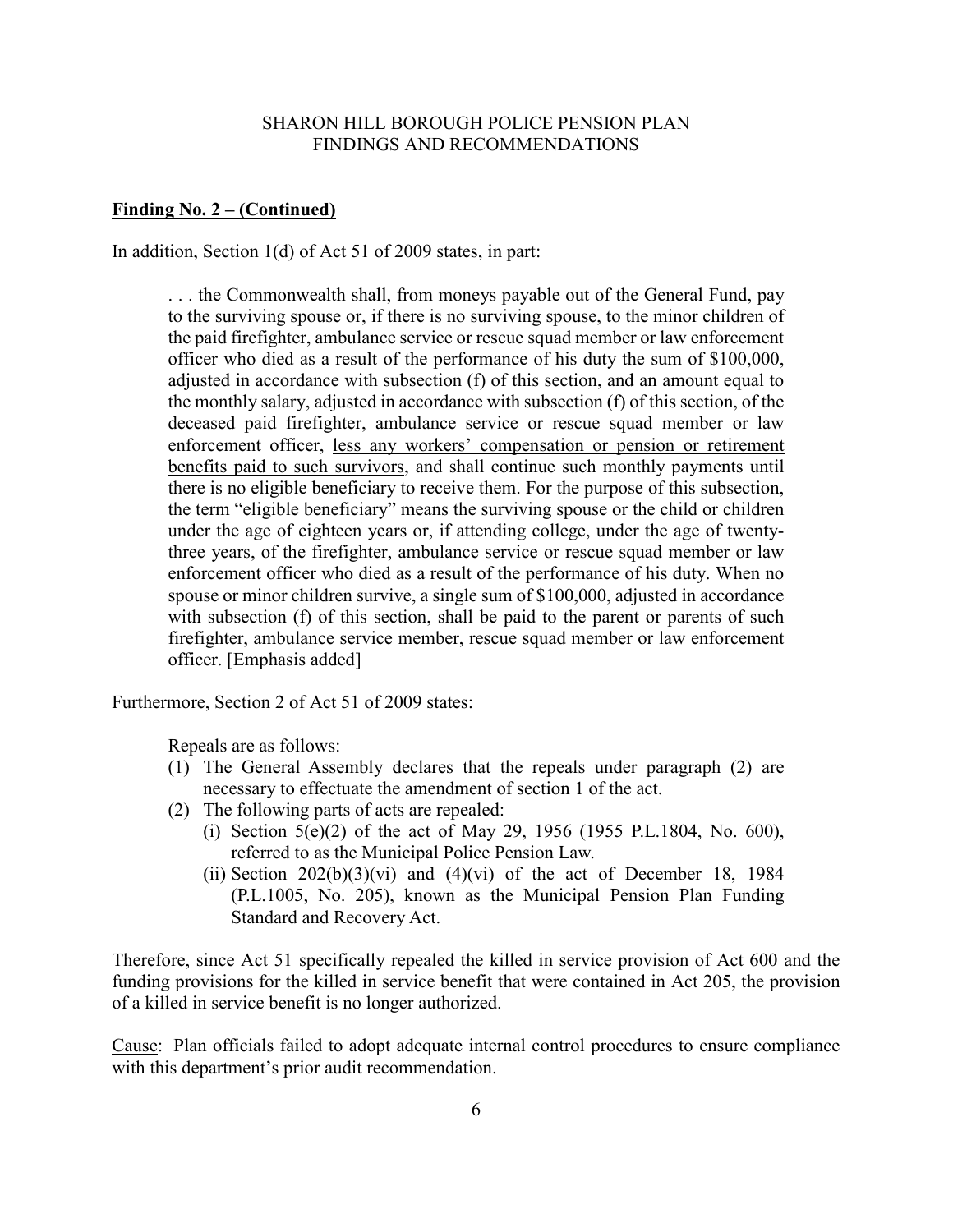#### **Finding No. 2 – (Continued)**

Effect: Since Section 1 of Act 51 provides that the Commonwealth is obligated to pay the killed in service benefit less any pension or retirement benefits paid to eligible survivors, the continued provision of a killed in service benefit could result in the pension plan being obligated to pay a benefit that is no longer authorized by Act 600, and would have been paid entirely by the Commonwealth absent such provision.

Recommendation: We again recommend that the municipality review the plan's killed in service benefit with its solicitor in conjunction with Act 51 of 2009 and eliminate this unauthorized benefit provision at its earliest opportunity to do so.

Management's Response: Municipal officials agreed with the finding without exception. Due to the disclosure of this finding in three consecutive audit reports, a written response to this finding was requested of municipal officials; however, as of March 16, 2021, no such response has been provided.

Auditor's Conclusion: Considering the plan's funded status, we again urge borough officials to comply with the finding recommendation at their earliest opportunity to do so, especially in light of the fact that the Commonwealth has assumed the responsibility of paying the mandated killed in service benefit and the elimination of this benefit would improve the funding status of the plan going forward. Although the municipality did not provide a written response as of the issuance of this report, any response to the finding provided by officials subsequent to report issuance will be given due consideration upon receipt and compliance will be evaluated during our next audit of the plan, accordingly.

#### **Finding No. 3 – Failure To Fully Pay The Minimum Municipal Obligation Of The Plan**

Condition: Subsequent to the current audit period, the municipality did not fully pay the minimum municipal obligation (MMO) that was due to the police pension plan for the year 2020, as required by Act 205. The borough calculated the MMO for the police pension plan in the amount of \$387,151 for the year 2020, but only deposited \$157,563 on October 16, 2020, consisting of the borough's annual state aid allocation. The municipality had an unpaid MMO balance of \$229,588 for the year 2020.

Criteria: With regard to the MMO, Section 302(c) of Act 205 states, in part:

Annually, the chief administrative officer of the pension plan shall determine the minimum obligation of the municipality with respect to the pension plan for the following plan year.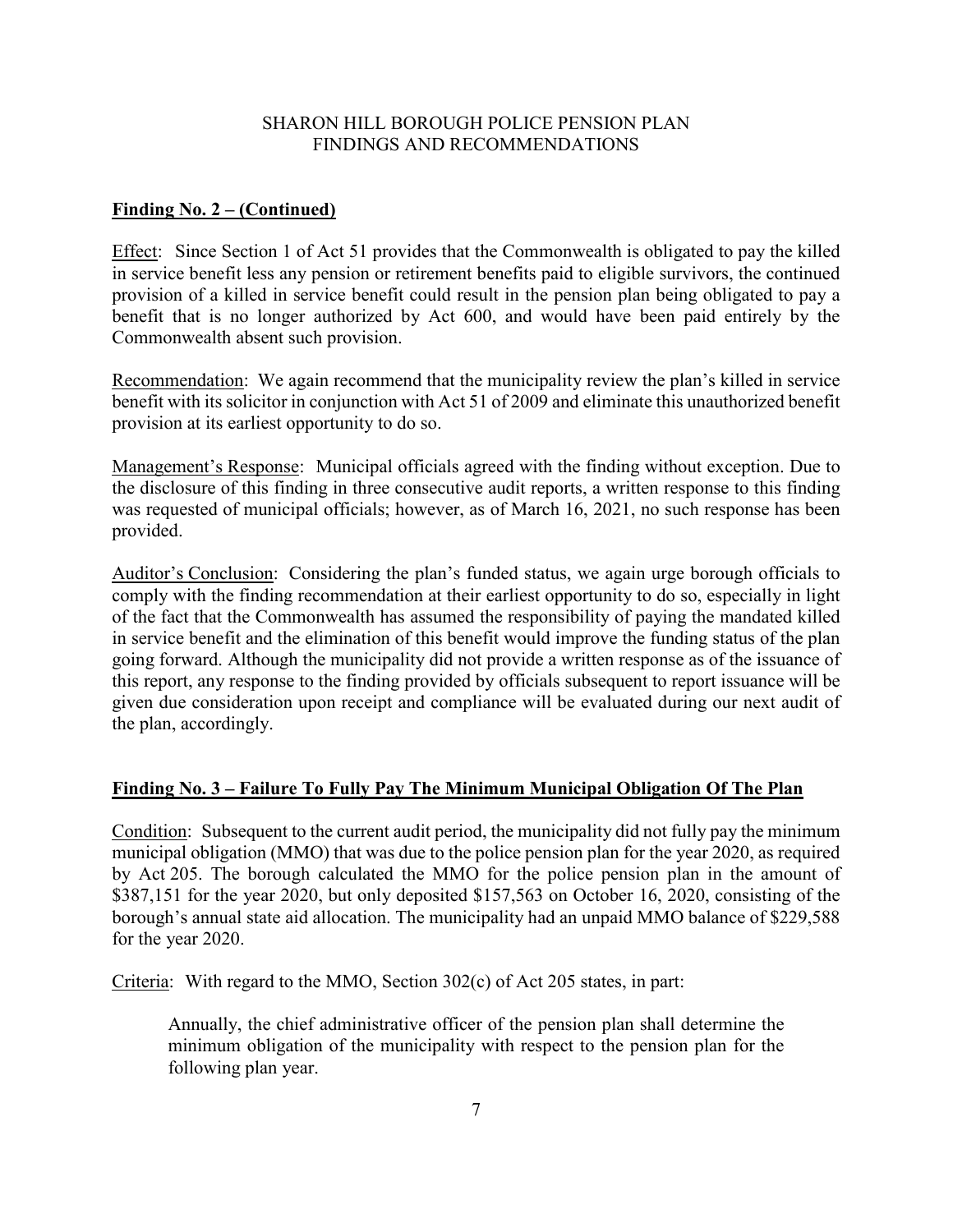#### **Finding No. 3 – (Continued)**

Section 302(d) of Act 205 states, in part:

The minimum obligation of the municipality shall be payable to the pension plan from the revenue of the municipality.

Furthermore, Section 302(e) of Act 205 states:

Any amount of the minimum obligation of the municipality which remains unpaid as of December 31 of the year in which the minimum obligation is due shall be added to the minimum obligation of the municipality for the following year, with interest from January 1 of the year in which the minimum obligation was first due until the date the payment is paid at a rate equal to the interest assumption used for the actuarial valuation report or the discount rate applicable to treasury bills issued by the Department of Treasury of the United States with a six-month maturity as of the last business day in December of the plan year in which the obligation was due, whichever is greater, expressed as a monthly rate and compounded monthly.

Cause: Plan officials attributed the failure to fully pay the MMO to financial constraints within the borough.

Effect: The failure to fully pay the MMO could result in the plan not having adequate resources to meet current and future benefit obligations to its members.

Due to the municipality's failure to fully pay the police MMO by the December 31, 2020, deadline, the municipality must add the police MMO balance to the current year's MMO and include interest, as required by Act 205.

Furthermore, the borough's future state aid allocations may be withheld until the finding recommendation is complied with.

Recommendation: We recommend that the municipality pay the MMO due to the police pension plan for the year 2020, with interest, in accordance with Section 302(e) of Act 205. A copy of the interest calculation must be maintained by the borough for examination during our next audit of the plan.

Management's Response: Municipal officials agreed with the finding without exception.

Auditor's Conclusion: Due to the potential withhold of state aid, the borough's compliance with the finding recommendation will be monitored subsequent to the release of the audit report and through our next audit of the plan.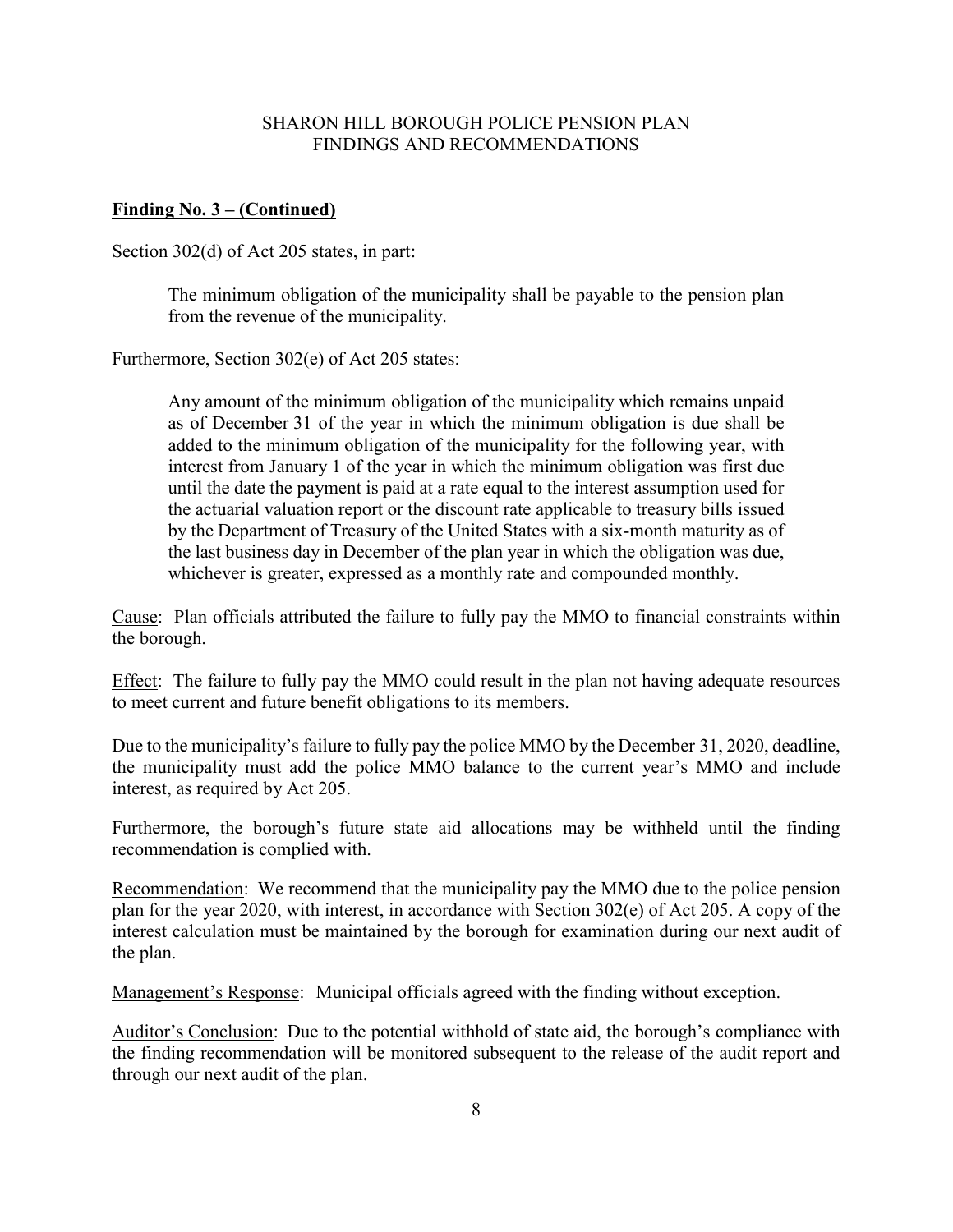#### **Finding No. 4 – Inconsistent Pension Benefits**

Condition: The pension plan's governing document, Resolution No. 275-R, contains benefit provisions that conflict with the collective bargaining agreement between the police officers and the borough, as follows:

| <b>Benefit Provision</b>                | Governing Document                                                                                                                                                                                                                           | <b>Collective Bargaining</b><br>Agreement                                                                                                                                                |  |
|-----------------------------------------|----------------------------------------------------------------------------------------------------------------------------------------------------------------------------------------------------------------------------------------------|------------------------------------------------------------------------------------------------------------------------------------------------------------------------------------------|--|
| Normal retirement<br>age & service      | A member will be eligible for<br>Normal Retirement benefits<br>provided that he retires from the<br>borough's employment<br>and<br>upon such retirement he has<br>attained at least age 50 and<br>completed at least 25 years of<br>service. | As to any officer hired after<br>1,<br>2019,<br>January<br>the<br>requirements<br>for<br>a<br>superannuation pension shall be<br>52 years of age and 25 years of<br>service.             |  |
| Service-connected<br>disability benefit | An eligible member shall, while<br>disabled, receive an immediate<br>monthly benefit equal to 100%<br>of his monthly wages at time of<br>disability.                                                                                         | A service-related<br>disability<br>pension shall be 75% of average<br>salary based on the highest 12<br>of compensation<br>months<br>received by the disabled officer<br>while employed. |  |

In addition, the actuarial valuation report form C, for the police pension plan, with a valuation date of January 1, 2019, submitted to the Municipal Pension Reporting Program, reported the benefit provisions included in the collective bargaining agreement.

Criteria: A governing document which contains clearly defined and updated benefit provisions, including those negotiated through collective bargaining, is a prerequisite for the consistent, sound administration of retirement benefits.

Cause: Plan officials failed to update the plan's governing document to incorporate the pension benefits collectively bargained for and agreed to in the most recent agreement effective January 1, 2019 to December 31, 2022. Furthermore, plan officials failed to establish adequate internal control procedures to ensure the plan's governing document and the collective bargaining agreement contained consistent benefit provisions.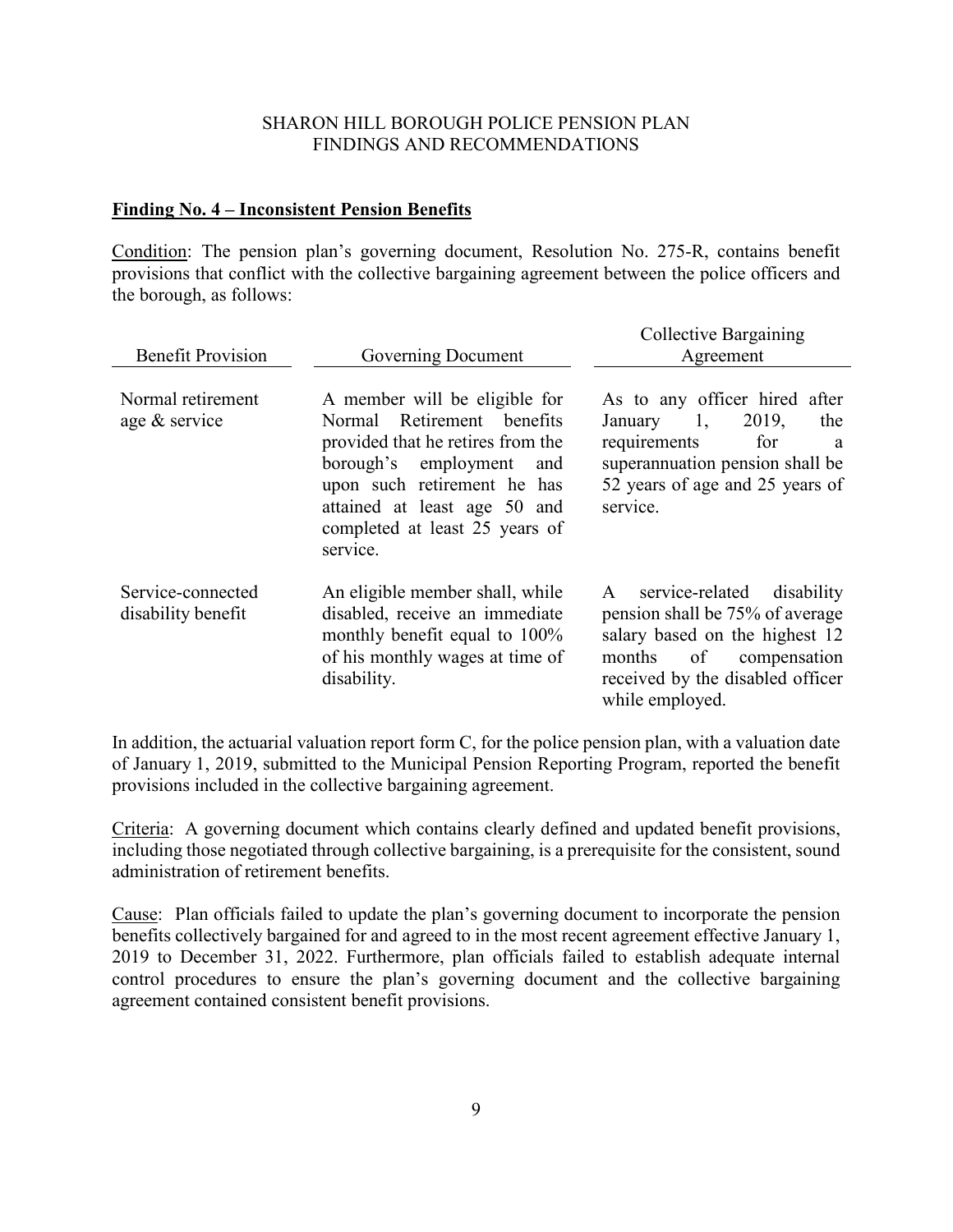#### **Finding No. 4 – (Continued)**

Effect: Inconsistent plan documents could result in inconsistent or improper benefit calculations and incorrect benefit payments from the pension plan.

Recommendation: We recommend that municipal officials amend the plan's governing document as necessary to reflect all benefit obligations of the pension plan and eliminate inconsistencies among the various plan documents.

Management's Response: Municipal officials agreed with the finding without exception.

Auditor's Conclusion: Compliance will be evaluated during our next audit of the plan.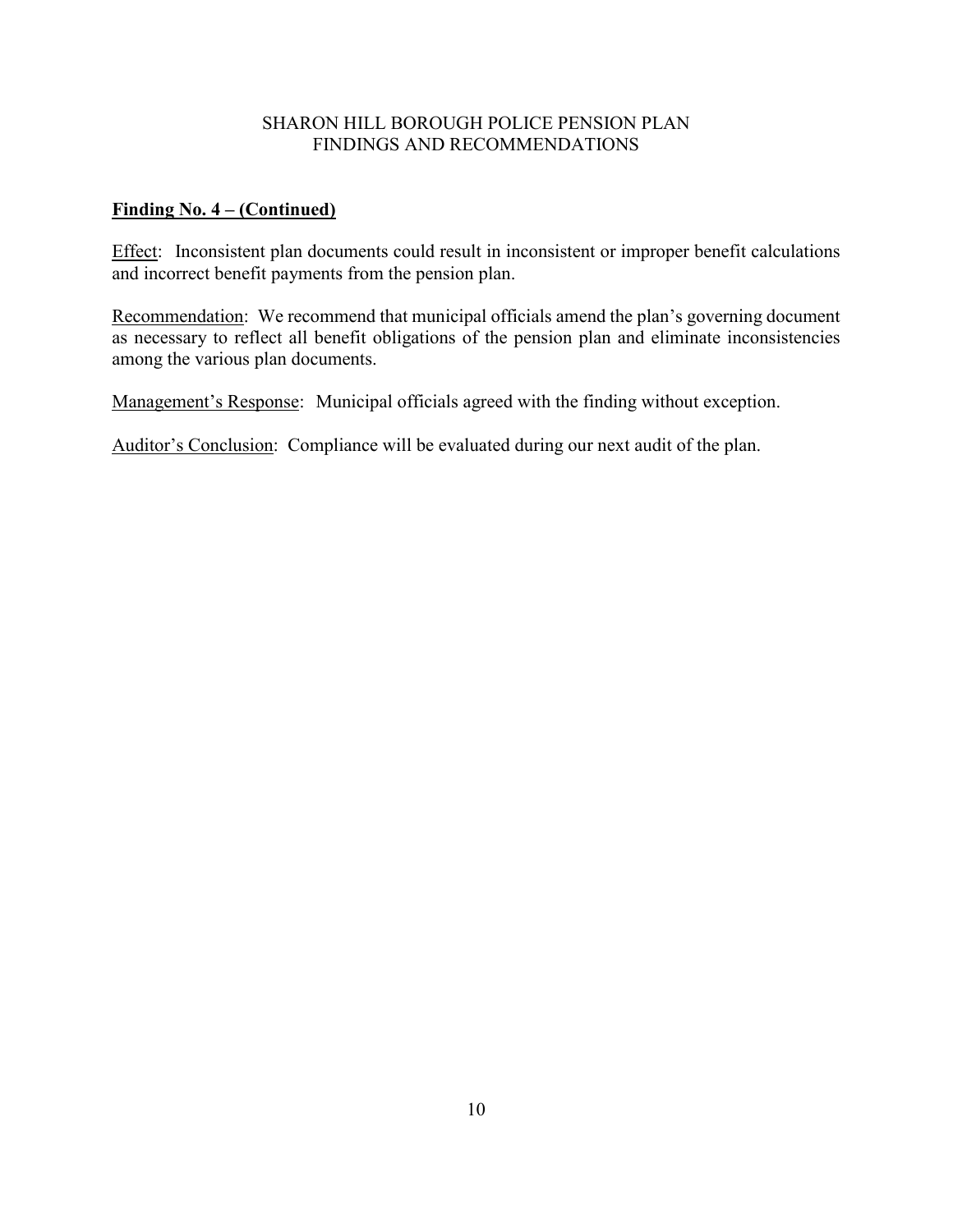#### SHARON HILL BOROUGH POLICE PENSION PLAN POTENTIAL WITHHOLD OF STATE AID

A condition such as that reported by Finding No. 3 contained in this audit report may lead to a total withholding of state aid in the future unless that finding is corrected. However, such action will not be considered if sufficient written documentation is provided to verify compliance with this department's recommendation. Such documentation should be submitted to: Department of the Auditor General, Bureau of Municipal Pension & Liquor Control Audits, 314 Finance Building, Harrisburg, PA 17120.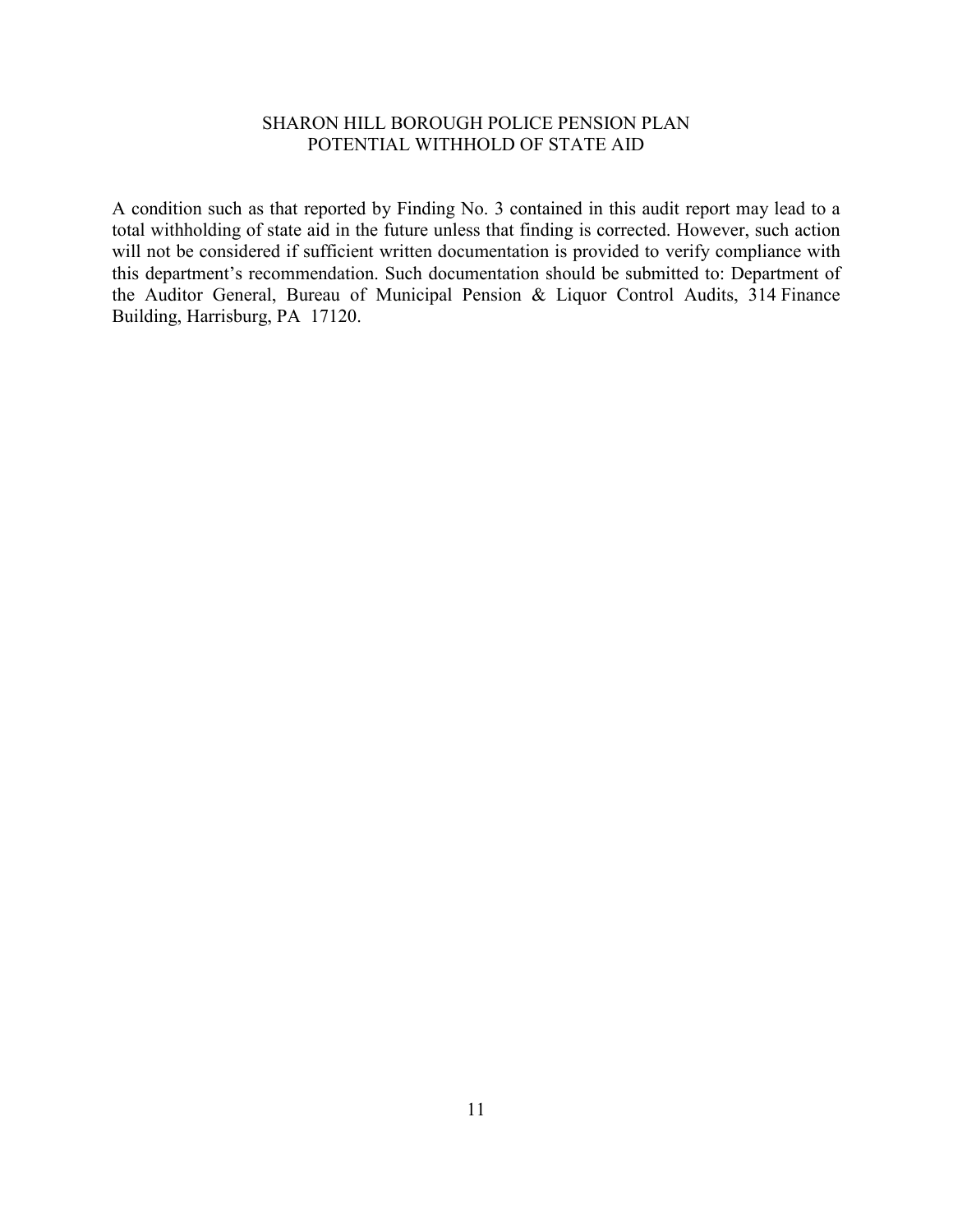#### SHARON HILL BOROUGH POLICE PENSION PLAN SUPPLEMENTARY INFORMATION (UNAUDITED)

#### SCHEDULE OF FUNDING PROGRESS

Historical trend information about the plan is presented herewith as supplementary information. It is intended to help users assess the plan's funding status on a going-concern basis, assess progress made in accumulating assets to pay benefits when due, and make comparisons with other state and local government retirement systems.

The actuarial information is required by Act 205 biennially. The historical information, beginning as of January 1, 2019, is as follows:

|                | $\left(1\right)$ | $\left 2\right\rangle$ | (3)             | $\left(4\right)$ |
|----------------|------------------|------------------------|-----------------|------------------|
|                |                  |                        | Unfunded        |                  |
|                |                  | Actuarial              | (Assets in      |                  |
|                |                  | Accrued                | Excess of)      |                  |
|                | Actuarial        | Liability              | Actuarial       |                  |
| Actuarial      | Value of         | $(AAL)$ -              | Accrued         | Funded           |
| Valuation      | Assets           | Entry Age              | Liability       | Ratio            |
| Date           | (a)              | (b)                    | $(b) - (a)$     | (a)/(b)          |
| $01 - 01 - 15$ | \$3,962,273      | 5,231,509<br>\$        | \$<br>1,269,236 | 75.7%            |
| $01 - 01 - 17$ | 4,220,528        | 5,555,320              | 1,334,792       | 76.0%            |
| $01 - 01 - 19$ | 4,397,443        | 6,523,642              | 2,126,199       | 67.4%            |

Note: The market values of the plan's assets at 01-01-15, 01-01-17, and 01-01-19 have been adjusted to reflect the smoothing of gains and/or losses subject to a ceiling of 120 percent of the market value of assets. This method will lower contributions in years of less than expected returns and increase contributions in years of greater than expected returns. The net effect over long periods of time is to have less variance in contribution levels from year to year.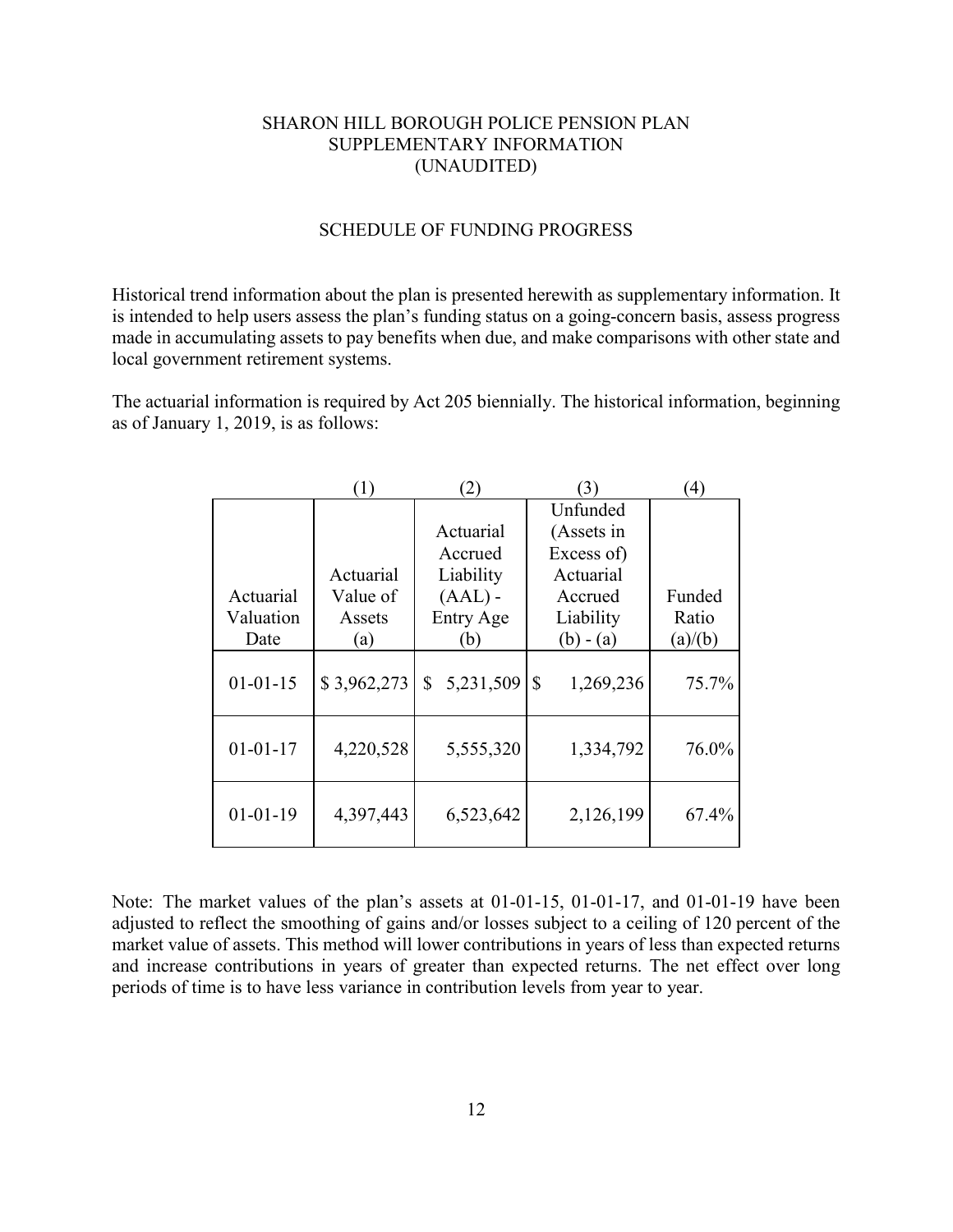#### SHARON HILL BOROUGH POLICE PENSION PLAN SUPPLEMENTARY INFORMATION (UNAUDITED)

The comparability of trend information is affected by changes in actuarial assumptions, benefit provisions, actuarial funding methods, accounting policies, and other changes. Those changes usually affect trends in contribution requirements and in ratios that use the actuarial accrued liability as a factor.

Analysis of the dollar amount of the actuarial value of assets, actuarial accrued liability, and unfunded (assets in excess of) actuarial accrued liability in isolation can be misleading. Expressing the actuarial value of assets as a percentage of the actuarial accrued liability (Column 4) provides one indication of the plan's funding status on a going-concern basis. Analysis of this percentage, over time, indicates whether the system is becoming financially stronger or weaker. Generally, the greater this percentage, the stronger the plan.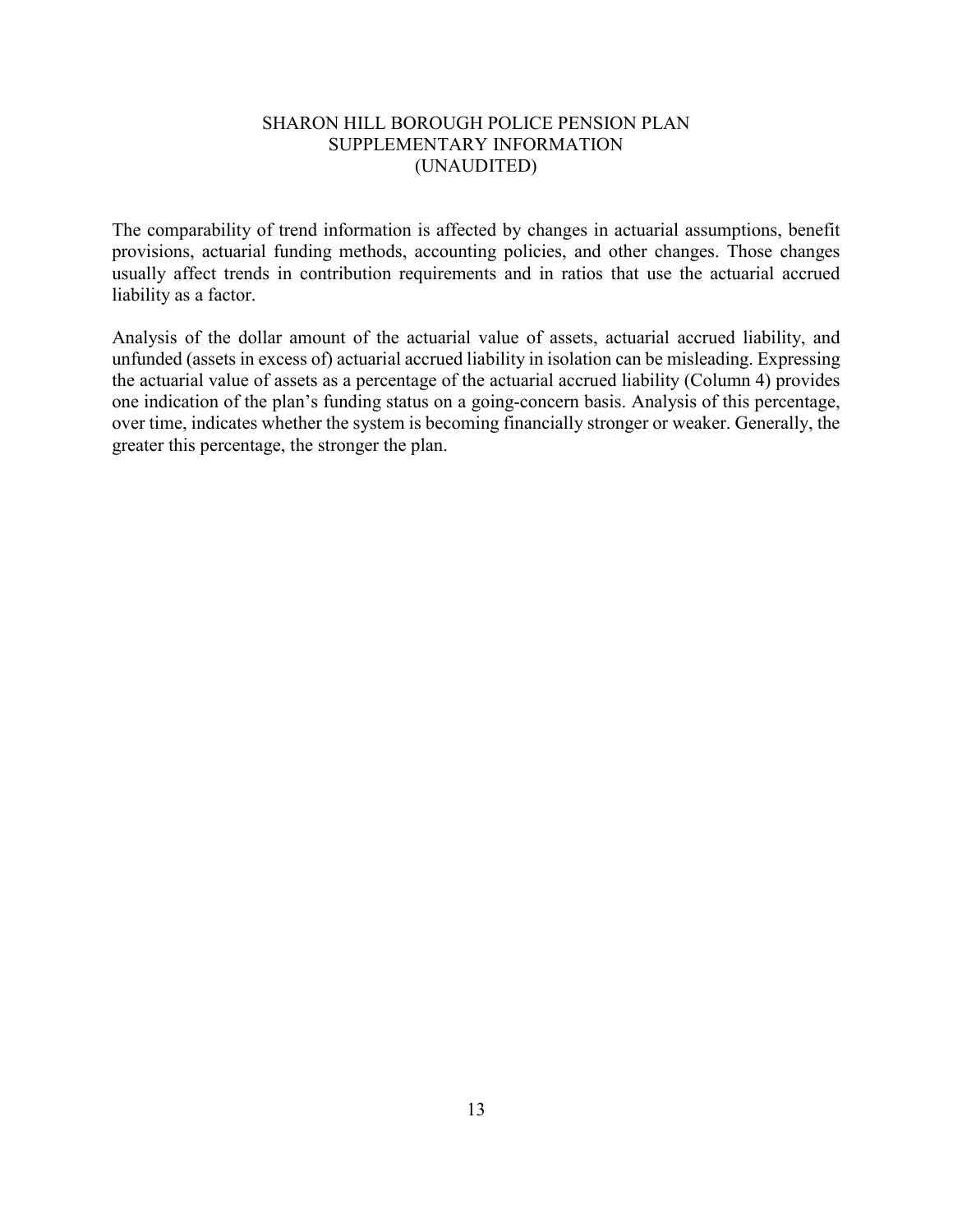## SHARON HILL BOROUGH POLICE PENSION PLAN SUPPLEMENTARY INFORMATION (UNAUDITED)

## SCHEDULE OF CONTRIBUTIONS

| Year Ended<br>December 31 | Actuarially<br>Determined<br>Contribution | Actual<br>Contributions | Contribution<br>Deficiency<br>Excess) | Covered-<br>Employee<br>Payroll | Contributions as<br>a Percentage of<br>Covered-<br>Employee<br>Payroll |
|---------------------------|-------------------------------------------|-------------------------|---------------------------------------|---------------------------------|------------------------------------------------------------------------|
|                           |                                           |                         |                                       |                                 |                                                                        |
| 2014                      | \$<br>205,983                             | \$<br>205,983           | \$                                    | \$788,451                       | 26.13%                                                                 |
| 2015                      | 204,423                                   | 204,423                 | ۰                                     | 770,442                         | 26.53%                                                                 |
| 2016                      | 216,792                                   | 216,792                 | -                                     | 835,812                         | 25.94%                                                                 |
| 2017                      | 239,055                                   | 239,055                 | -                                     | 919,206                         | 26.01%                                                                 |
| 2018                      | 290,566                                   | 290,566                 | ۰                                     | 1,213,254                       | 23.95%                                                                 |
| 2019                      | 292,232                                   | 292,232                 |                                       | 1,230,000                       | 23.76%                                                                 |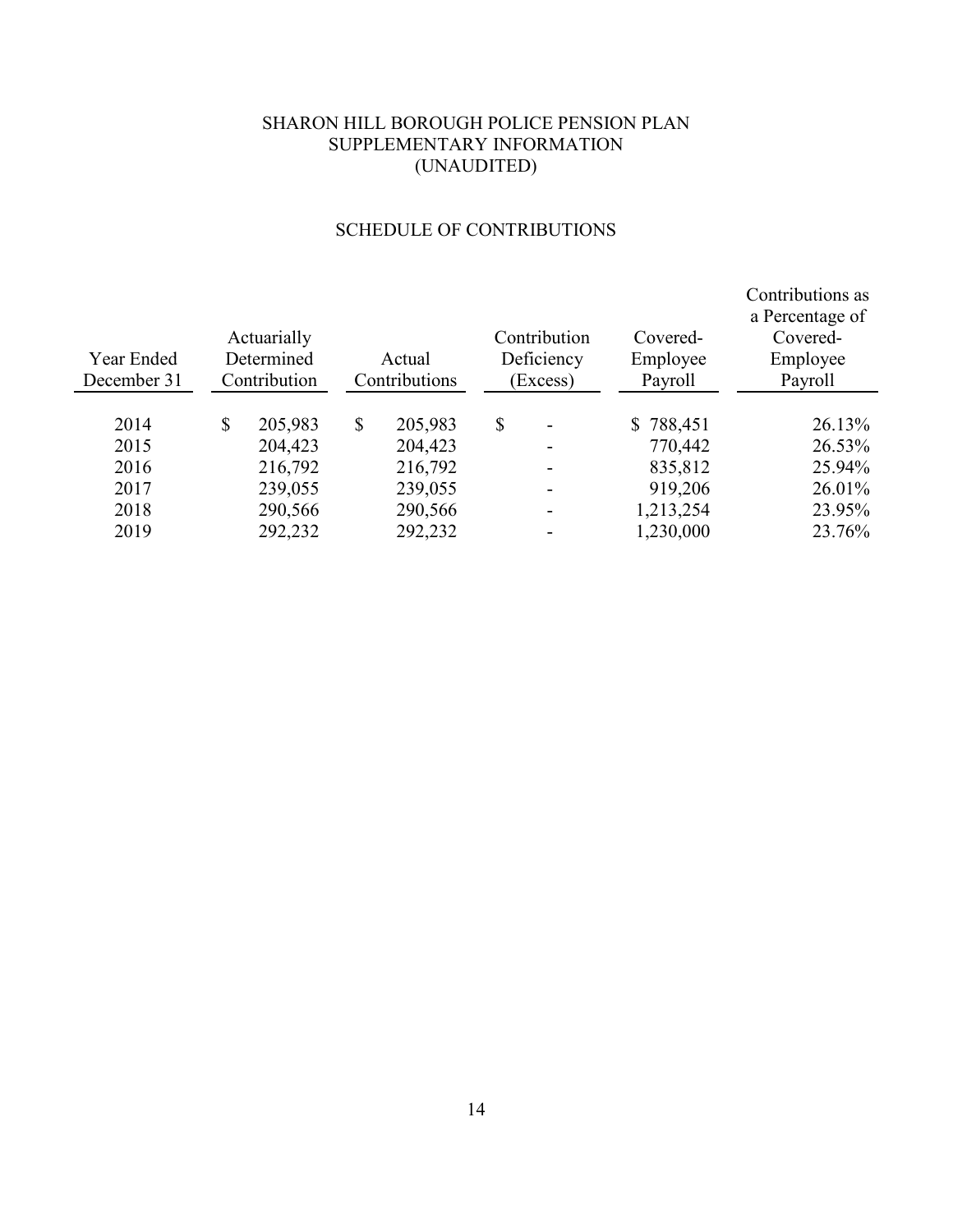### SHARON HILL BOROUGH POLICE PENSION PLAN SUPPLEMENTARY INFORMATION NOTES TO SUPPLEMENTARY SCHEDULES (UNAUDITED)

The information presented in the supplementary schedules was determined as part of the actuarial valuation at the date indicated. Additional information as of the latest actuarial valuation date follows:

| Actuarial valuation date      | January 1, 2019                                                                                                                                                  |
|-------------------------------|------------------------------------------------------------------------------------------------------------------------------------------------------------------|
| Actuarial cost method         | Entry age normal                                                                                                                                                 |
| Amortization method           | Level dollar                                                                                                                                                     |
| Remaining amortization period | 13 years                                                                                                                                                         |
| Asset valuation method        | Plan assets are valued using the<br>method described in Section 210 of<br>Act 205, as amended, subject to a<br>ceiling of 120% of the market value<br>of assets. |
| Actuarial assumptions:        |                                                                                                                                                                  |
| Investment rate of return     | $8.0\%$                                                                                                                                                          |
| Projected salary increases    | $5.0\%$                                                                                                                                                          |
| Cost-of-living adjustments    | Cost-of-living increase provided in<br>accordance with Act 600.                                                                                                  |